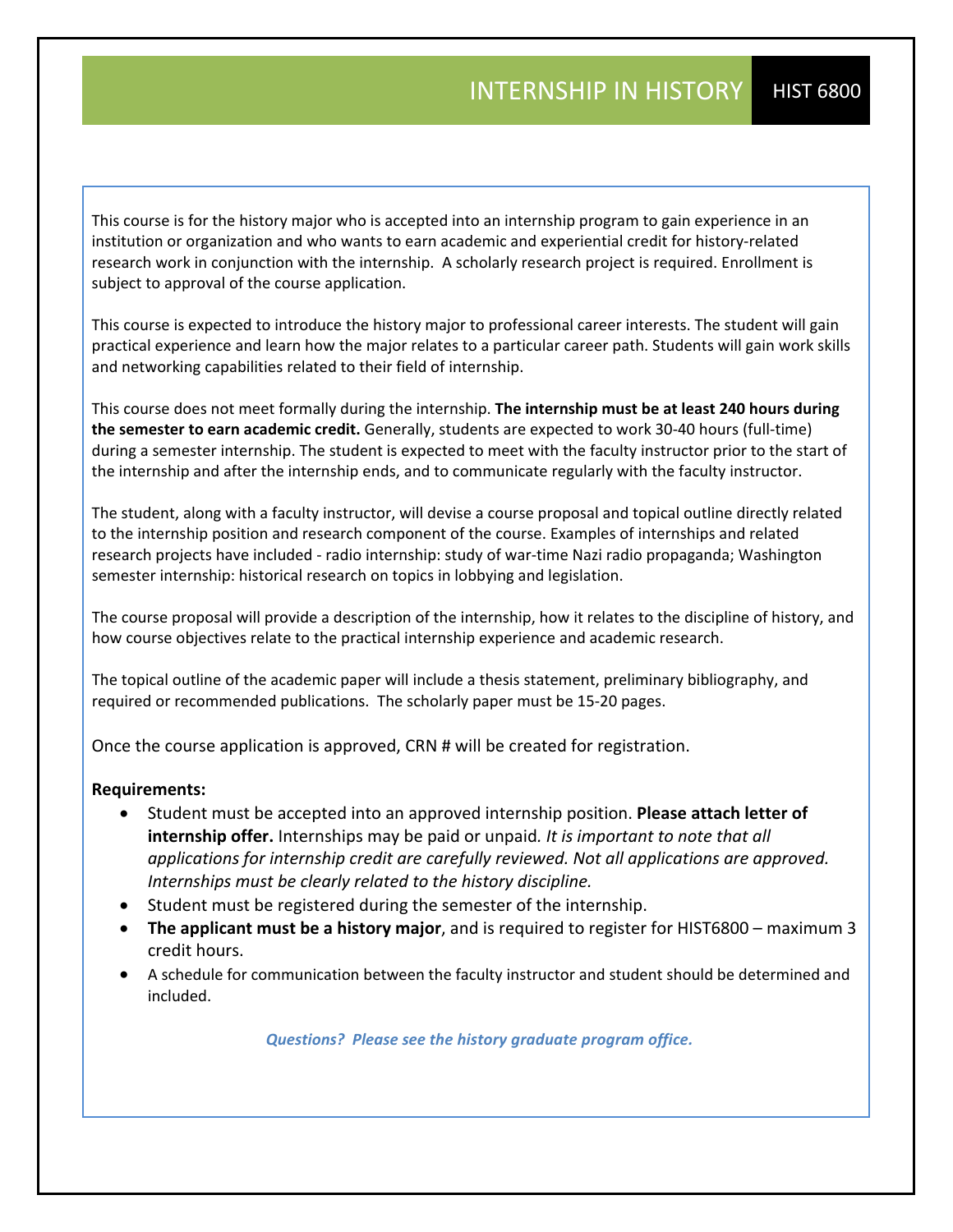## INTERNSHIP IN HISTORY HIST 6800

| Name (Last, First MI):             | ID#:<br><u> 1980 - Johann Barbara, martin basar basal da</u>                                                                                                                                                                                                                                                                                                                                                                                                                        |  |
|------------------------------------|-------------------------------------------------------------------------------------------------------------------------------------------------------------------------------------------------------------------------------------------------------------------------------------------------------------------------------------------------------------------------------------------------------------------------------------------------------------------------------------|--|
| email:<br><b>UGA</b>               | Phone:                                                                                                                                                                                                                                                                                                                                                                                                                                                                              |  |
|                                    | _______________________Semester to be enrolled in HIST6800 (must be concurrent with internship                                                                                                                                                                                                                                                                                                                                                                                      |  |
|                                    | employment): _______________________ Expected date of graduation: _______________                                                                                                                                                                                                                                                                                                                                                                                                   |  |
| Major GPA:                         | <b>UGA GPA:</b><br><u> 1990 - Johann Barnett, fransk politiker</u>                                                                                                                                                                                                                                                                                                                                                                                                                  |  |
|                                    |                                                                                                                                                                                                                                                                                                                                                                                                                                                                                     |  |
|                                    |                                                                                                                                                                                                                                                                                                                                                                                                                                                                                     |  |
|                                    |                                                                                                                                                                                                                                                                                                                                                                                                                                                                                     |  |
|                                    |                                                                                                                                                                                                                                                                                                                                                                                                                                                                                     |  |
| Academic Paper Topic:              |                                                                                                                                                                                                                                                                                                                                                                                                                                                                                     |  |
|                                    |                                                                                                                                                                                                                                                                                                                                                                                                                                                                                     |  |
| and our students' accomplishments. | Academic assignments (description of work): All students are required to submit assignment #1 within the<br>first 2 weeks of the course. A photo and summary may be used on social media promoting history programs<br>1. Assignment #1: submit a photo of your internship - a photo of yourself at work or at your internship,<br>plus a biographical statement about yourself, career plans, your internship etc. (1 page or less.)<br>2. Description/proposal of academic paper: |  |
|                                    |                                                                                                                                                                                                                                                                                                                                                                                                                                                                                     |  |
|                                    |                                                                                                                                                                                                                                                                                                                                                                                                                                                                                     |  |
|                                    |                                                                                                                                                                                                                                                                                                                                                                                                                                                                                     |  |
|                                    |                                                                                                                                                                                                                                                                                                                                                                                                                                                                                     |  |